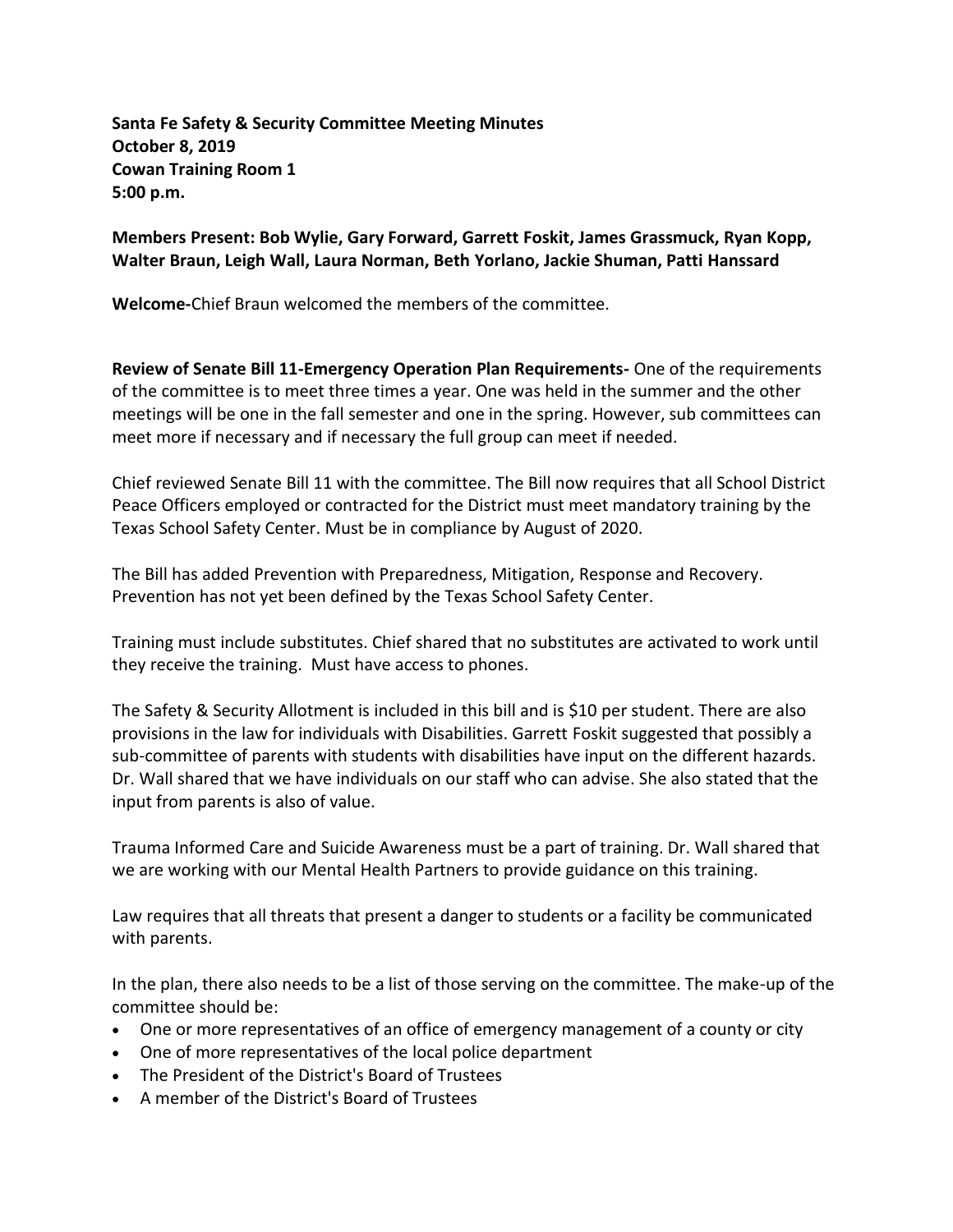- The District's Superintendent
- One or more designee of the District's Superintendent, one of whom must be a classroom teacher in the District
- Two parents or guardians of students enrolled in the District

The committee shall be charged to:

- Provide the District with any campus, facility or support services information required in connection with a safe and security audit
- Review the Emergency Management Plan and submit the report to the Texas School Safety Center
- Consult with local law enforcement agencies on methods to increase law enforcement presence near district
- Committee shall meet at least once during each academic semester and at least once during the summer; must meet at least three times during each calendar year, with an interval of at least two months between each meeting

## **Safety and Security Initiative Update**

Chief reported that we have 14 full time officers.We currently have 8 security assistants. An additional police officer was added for the replacement of two security assistants.

We have added an additional two hundred fifty six cameras throughout the District. We have two security assistants who provide real time monitoring.

We have localized alarms and doors are monitored. Safety vestibules are updated. Added emergency management module for Raptor.

The District currently has Stop The Bleed Buckets for all classrooms in the high school and junior high and ten at Kubacak elementary.

Mr. Wylie asked about training. Chief stated that all new employees including the substitutes this year were offered CRASE and Stop the Bleed. Mr. Wylie asked about the possibility of the kids being trained. Mrs. Yorlano shared that all Safe School Ambassadors at the high school were trained with Stop the Bleed. That is approximately 50 students. Laura Norman shared that the Office of Emergency Management provides CPR training free of charge.

The Police Department has developed a book with all maps of the campuses and facilities. They have also provided Critical Incident Kits containing map books and master keys for all Emergency Response Personnel. There is one kit per building.

In the emergency plan, the Police Department is going with the Standard Response Protocols (love you guys)Reunification plan for the Reunification Center.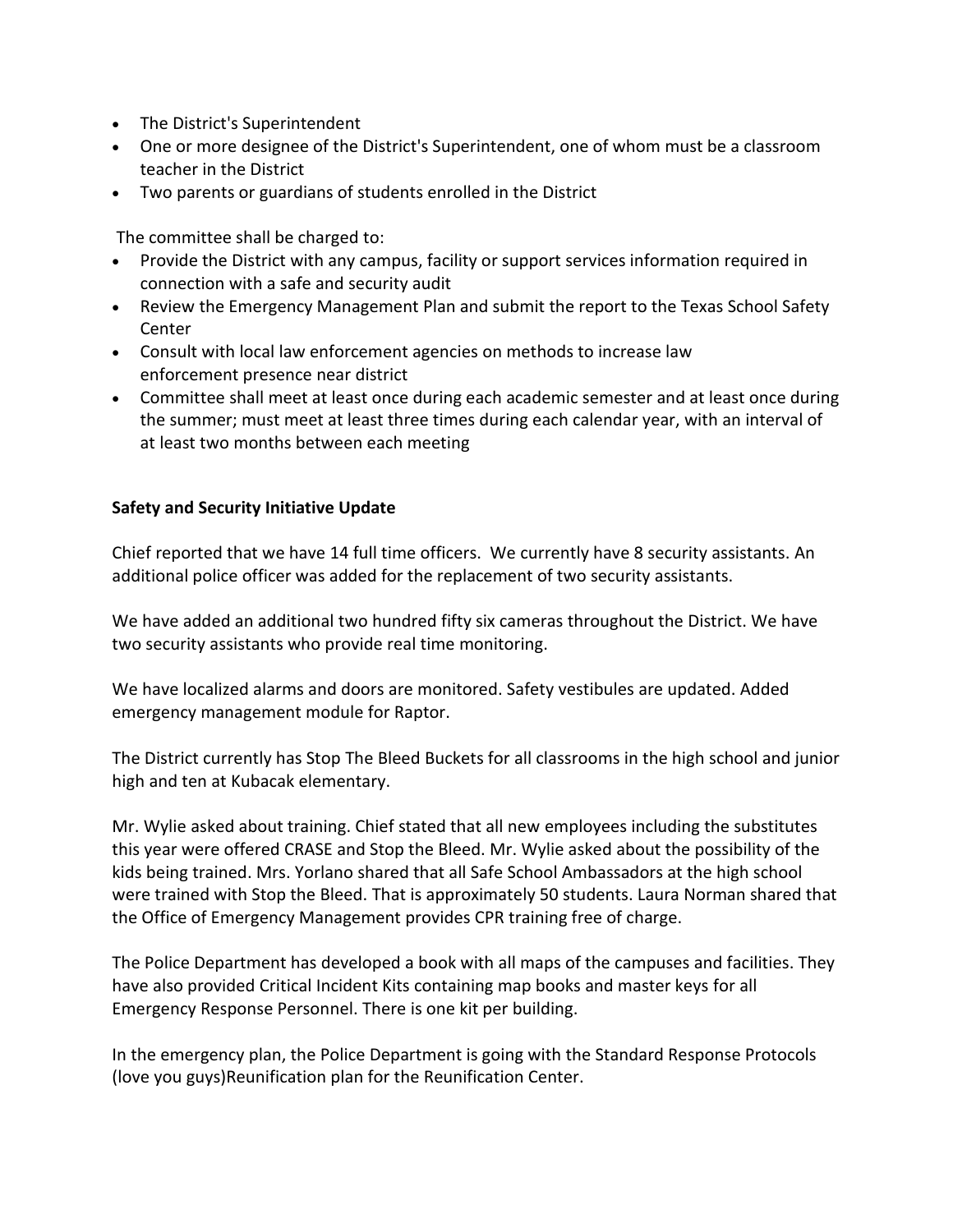Fire alarms and upgrade PA system, have Mutual Link in operation (mass notification to Emergency Response System). Barnett has an enhanced voice system.

Social media monitoring was originally Social Sentinel, but we will no longer be using this system. Dr. Wall said that we do have Gaggle that monitors internally our social media and email. Mr. Grassmuck also said there is a monitoring program called Barracuda. Dr. Wall shared that Gaggle is a three year granted program.

Facial recognition software is up and running.

Parents on Patrol had twenty five participants. Currently, there are six members.

Tribal Tips in the past few months has picked up a little.

Threat Assessment Teams are active.

## **Training Information**

All employees including substitutes take CRASE and Stop The Bleed. In addition, there are 21 trainings in SafeSchools that are mandatory, compliance training including:

- Automated External Defibrillators
- Active Shooter
- Americans with Disabilities
- Bloodborne Pathogen Exposure Prevention
- Bullying
- CPR
- Child Abuse Identification & Intervention
- Conflict Management
- Crisis Response and Recovery
- Customer Service Overview
- Discrimination Awareness in the Workplace
- Email and Messaging Safety
- FERPA
- General Ethics in the Workplace
- HIPPA
- Health Emergencies-Life Threatening Allergies
- Health Emergencies-Seizures
- Epinephrine Auto Injectors
- School Intruders
- Sexual Harassment